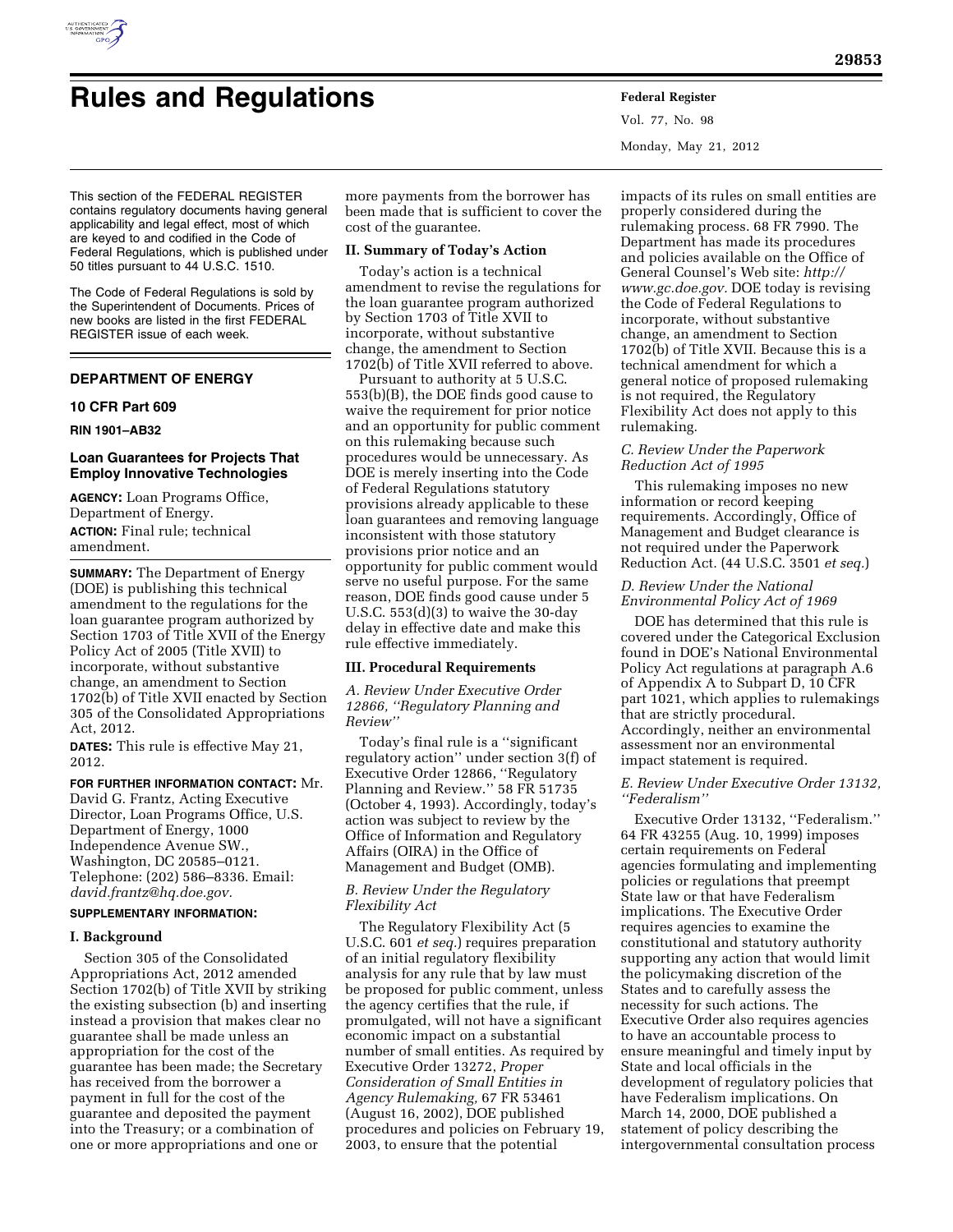it will follow in the development of such regulations. 65 FR 13735. EPCA governs and prescribes Federal preemption of State regulations as to energy conservation for the products that are the subject of today's proposed rule. States can petition DOE for exemption from such preemption to the extent, and based on criteria, set forth in EPCA. (42 U.S.C. 6297) No further action is required by Executive Order 13132.

## *F. Review Under Executive Order 12988, ''Civil Justice Reform''*

With respect to the review of existing regulations and the promulgation of new regulations, section 3(a) of Executive Order 12988, ''Civil Justice Reform,'' 61 FR 4729 (February 7, 1996), imposes on Federal agencies the general duty to adhere to the following requirements: (1) Eliminate drafting errors and ambiguity; (2) write regulations to minimize litigation; and (3) provide a clear legal standard for affected conduct rather than a general standard and promote simplification and burden reduction. Section 3(b) of Executive Order 12988 specifically requires that Executive agencies make every reasonable effort to ensure that the regulation: (1) Clearly specifies the preemptive effect, if any; (2) clearly specifies any effect on existing Federal law or regulation; (3) provides a clear legal standard for affected conduct while promoting simplification and burden reduction; (4) specifies the retroactive effect, if any; (5) adequately defines key terms; and (6) addresses other important issues affecting clarity and general draftsmanship under any guidelines issued by the Attorney General. Section 3(c) of Executive Order 12988 requires Executive agencies to review regulations in light of applicable standards in section 3(a) and section 3(b) to determine whether they are met or it is unreasonable to meet one or more of them. DOE has completed the required review and determined that, to the extent permitted by law, this final rule meets the relevant standards of Executive Order 12988.

### *G. Review Under the Unfunded Mandates Reform Act of 1995*

Title II of the Unfunded Mandates Reform Act of 1995 (UMRA) (Pub. L. 104–4) requires each Federal agency to assess the effects of Federal regulatory actions on State, local, and Tribal governments and the private sector. For a proposed regulatory action likely to result in a rule that may cause the expenditure by State, local, and Tribal governments, in the aggregate, or by the private sector of \$100 million or more

in any one year (adjusted annually for inflation), section 202 of UMRA requires a Federal agency to publish a written statement that estimates the resulting costs, benefits, and other effects on the national economy. (2 U.S.C. 1532(a), (b)) The UMRA also requires a Federal agency to develop an effective process to permit timely input by elected officers of State, local, and Tribal governments on a proposed ''significant intergovernmental mandate,'' and requires an agency plan for giving notice and opportunity for timely input to potentially affected small governments before establishing any requirements that might significantly or uniquely affect small governments. On March 18, 1997, DOE published a statement of policy on its process for intergovernmental consultation under UMRA (62 FR 12820) (also available at *<http://www.gc.doe.gov>*). This final rule contains neither an intergovernmental mandate nor a mandate that may result in the expenditure of \$100 million or more in any year, so these requirements under the UMRA do not apply.

## *H. Review Under the Treasury and General Government Appropriations Act, 1999*

Section 654 of the Treasury and General Government Appropriations Act, 1999 (Pub. L. 105–277) requires Federal agencies to issue a Family Policymaking Assessment for any rule that may affect family well-being. This final rule would not have any impact on the autonomy or integrity of the family as an institution. Accordingly, DOE has concluded that it is not necessary to prepare a Family Policymaking Assessment.

# *I. Review Under Executive Order 12630, ''Governmental Actions and Interference With Constitutionally Protected Property Rights''*

The Department has determined, under Executive Order 12630, ''Governmental Actions and Interference with Constitutionally Protected Property Rights,'' 53 FR 8859 (March 18, 1988), that this rule would not result in any takings which might require compensation under the Fifth Amendment to the United States Constitution.

## *J. Review Under the Treasury and General Government Appropriations Act, 2001*

Section 515 of the Treasury and General Government Appropriations Act, 2001 (44 U.S.C. 3516, note) provides for agencies to review most disseminations of information to the public under guidelines established by

each agency pursuant to general guidelines issued by OMB. OMB's guidelines were published at 67 FR 8452 (February 22, 2002), and DOE's guidelines were published at 67 FR 62446 (October 7, 2002). DOE has reviewed today's rulemaking under the OMB and DOE guidelines and has concluded that it is consistent with applicable policies in those guidelines.

## *K. Review Under Executive Order 13211, ''Actions Concerning Regulations That Significantly Affect Energy Supply, Distribution, or Use''*

Executive Order 13211, ''Actions Concerning Regulations That Significantly Affect Energy Supply, Distribution, or Use,'' 66 FR 28355 (May 22, 2001), requires Federal agencies to prepare and submit to the Office of Information and Regulatory Affairs (OIRA), Office of Management and Budget, a Statement of Energy Effects for any proposed significant energy action. A ''significant energy action'' is defined as any action by an agency that promulgated or is expected to lead to promulgation of a final rule, and that: (1) Is a significant regulatory action under Executive Order 12866, or any successor order; and (2) is likely to have a significant adverse effect on the supply, distribution, or use of energy, or (3) is designated by the Administrator of OIRA as a significant energy action. For any proposed significant energy action, the agency must give a detailed statement of any adverse effects on energy supply, distribution, or use should the proposal be implemented, and of reasonable alternatives to the action and their expected benefits on energy supply, distribution, and use. This final rule would not have a significant adverse effect on the supply, distribution, or use of energy and, therefore, is not a significant energy action. Accordingly, DOE has not prepared a Statement of Energy Effects.

#### *L. Congressional Notification*

As required by 5 U.S.C. 801, DOE will report to Congress on the promulgation of this rule prior to its effective date. The report will state that it has been determined that the rule is not a ''major rule'' as defined by 5 U.S.C. 804(2).

# **IV. Approval of the Office of the Secretary**

The Secretary of Energy has approved publication of today's final rule.

#### **List of Subjects in 10 CFR Part 609**

Administrative practice and procedure, Energy, Loan programs, and Reporting and recordkeeping requirements.